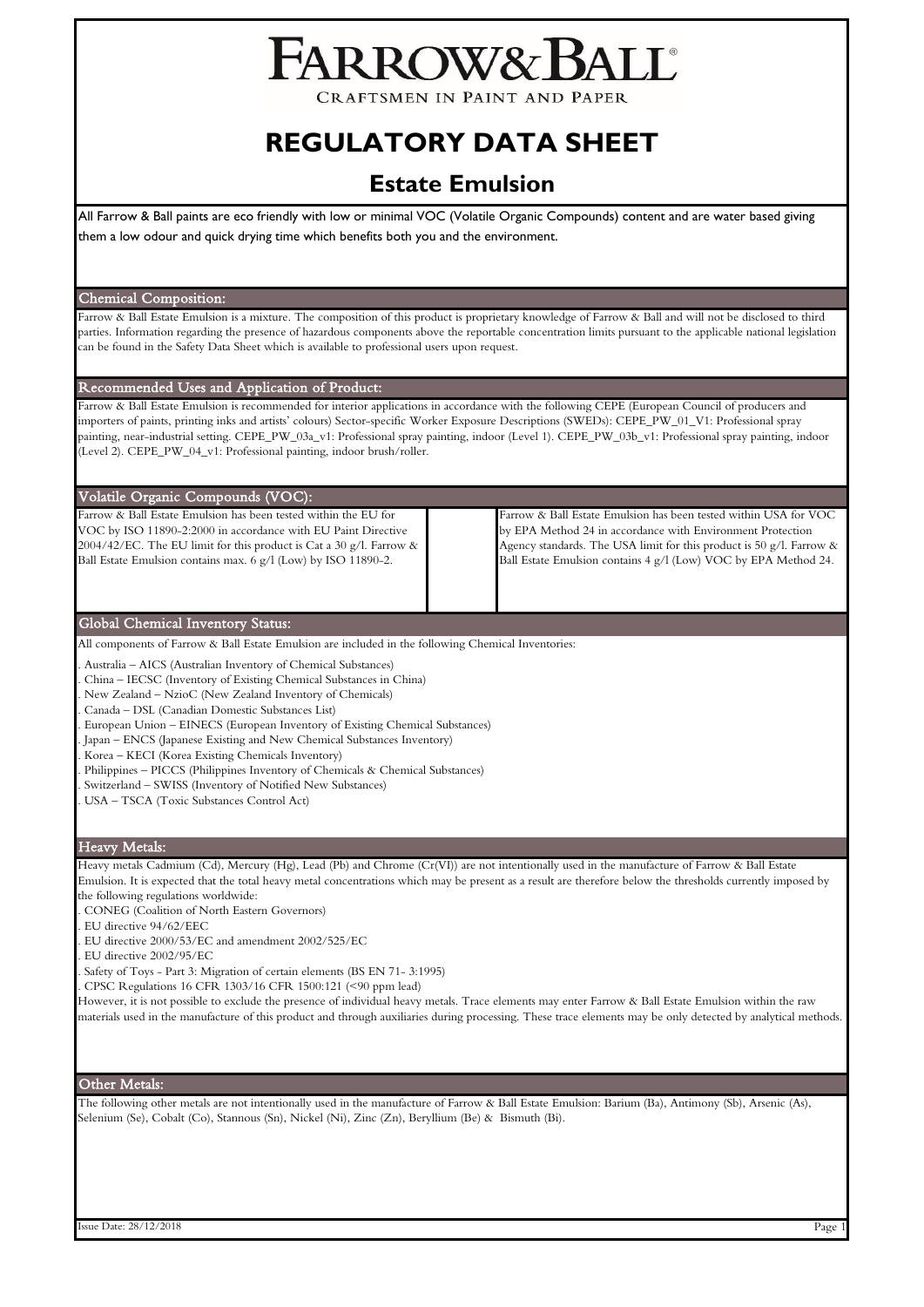#### Safety of Toys - Part 3: Migration of certain elements (BS EN 71-3:1995):

Farrow & Ball Estate Emulsion has been tested in accordance with BS EN 71-3:1995 and meets the specified limits of element migration from toy materials a follows:

| Element       | Measured Amount (mg/kg) | Maximum Limit (mg/kg) |  |  |
|---------------|-------------------------|-----------------------|--|--|
| Antimony (Sb) | <10                     | 60                    |  |  |
| Arsenic (As)  | <10                     | 25                    |  |  |
| Barium (Ba)   | <20                     | 1000                  |  |  |
| Cadmium (Cd)  | <10                     | 60                    |  |  |
| Lead (Pb)     | <10                     | 90                    |  |  |
| Mercury (Hg)  | <10                     | 60                    |  |  |
| Selenium (Se) | <10                     | 500                   |  |  |

#### Substances of Concern:

The following substances of concern are not intentionally used in the manufacture of Farrow & Ball Estate Emulsion: Polyhalogen–biphenyl / terphenyls / diphenylethers (PCB, PCT, PBB, PBDE), Chlorinated hydrocarbons/paraffines, Ozone depleting substances (CFC), Halogens (F,Cl,Br,I), Nonylphenol & Nonylphenol ethoxylates, Aromatic amine, Formaldehyde or formaldehyde generating substances, Asbestos, Radioactive substances, Phthalates, Bisphenol A and APEO (Alkylphenol ethoxylates). Based on our current knowledge of raw materials used in the production of xx and the information provided to the company by our raw material suppliers (such as Safety Data Sheets and Technical Data Sheets), we can confirm that xx does not contain any of the Substances of Very High Concern (SVHC) included in:

• The REACH Annex XIV Candidate List at levels greater than the tolerated maximum concentration values established by the EU Regulation 1907/2006/EC, or above 0.1%, whichever is the lower.

• The List of Toxic Substances published under Schedule 1 of the Canadian Environmental Protection Act 1999.

• Schedule A of Chapter 423 - Environmental Reporting and Disclosure of the Toronto Municipal Code in concentration or mass reporting thresholds greater than the published limits.

• The National Pollutant Release Inventory (Ontario Regulation 127/01), Canada Gazette numbers 1-230 in concentration or mass reporting thresholds greater than the published limits.

• Red List Building Materials (United States Environmental Protection Agency, European Commisson on Environment, State of California and The International Living Future Institute.

• The Canada Consumer Chemicals and Containers Regulations (CCCR).

• The Canada Hazardous Products Regulation (HPR).

• The Canada Canada Cribs, Cradles and Bassinets Regulations.

• USA Federal Hazardous Substances Act (FHSA).

• USA Revised Hazard Communication Standard (HCS).

#### California OEHHA Proposition 65 Notice:

WARNING: This product can expose you to chemicals including acetaldehyde, which is known to the State of California to cause cancer, and methanol, which is known to the State of California to cause birth defects or other reproductive harm. For more information, go to www.P65Warnings.ca.gov.

#### French Indoor Air Quality Decree N° 2011-321 – Arrêté April 2011:

Farrow & Ball Estate Emulsion has been tested for indoor emissions to ISO 16000 as follows:

| $\star$ | С     | в      | A       | $A+$        |
|---------|-------|--------|---------|-------------|
| $<$ 3   | >120  | < 120  | < 60    | <10         |
| $<$ 3   | >400  | < 400  | < 300   | < 200       |
| $<$ 3   | >600  | <600   | $<$ 450 | < 300       |
| $<$ 2   | > 500 | < 500  | $<$ 350 | $<$ 250     |
| $<$ 2   | >1500 | < 1500 | < 1000  | < 750       |
| $<$ 2   | >400  | < 400  | $<$ 300 | <200        |
| $<$ 2   | > 500 | < 500  | $<$ 350 | < 250       |
| $<$ 2   | >2000 | < 2000 | < 1500  | < 1000      |
| $<$ 2   | >2000 | < 2000 | < 1500  | ${}_{5000}$ |
| $<$ 2   | >120  | < 120  | < 90    | <60         |
| 47      | >2000 | < 2000 | < 1500  | < 1000      |
|         |       |        |         |             |

Farrow & Ball Estate Emulsion meets the requirements of the French directives from 04/30/2009 and 05/28/2009 on the conditions to the marketing of products for construction and decoration containing carcinogens, mutagens or toxic to reproduction category 1 or 2 and corresponds to the emission class A+ of the French regulation on the labelling of product for construction or wall cladding or flooring and paint and varnish on their emissions of volatile pollutants (Arrêté April 2011).

Issue Date: 28/12/2018 Page 2